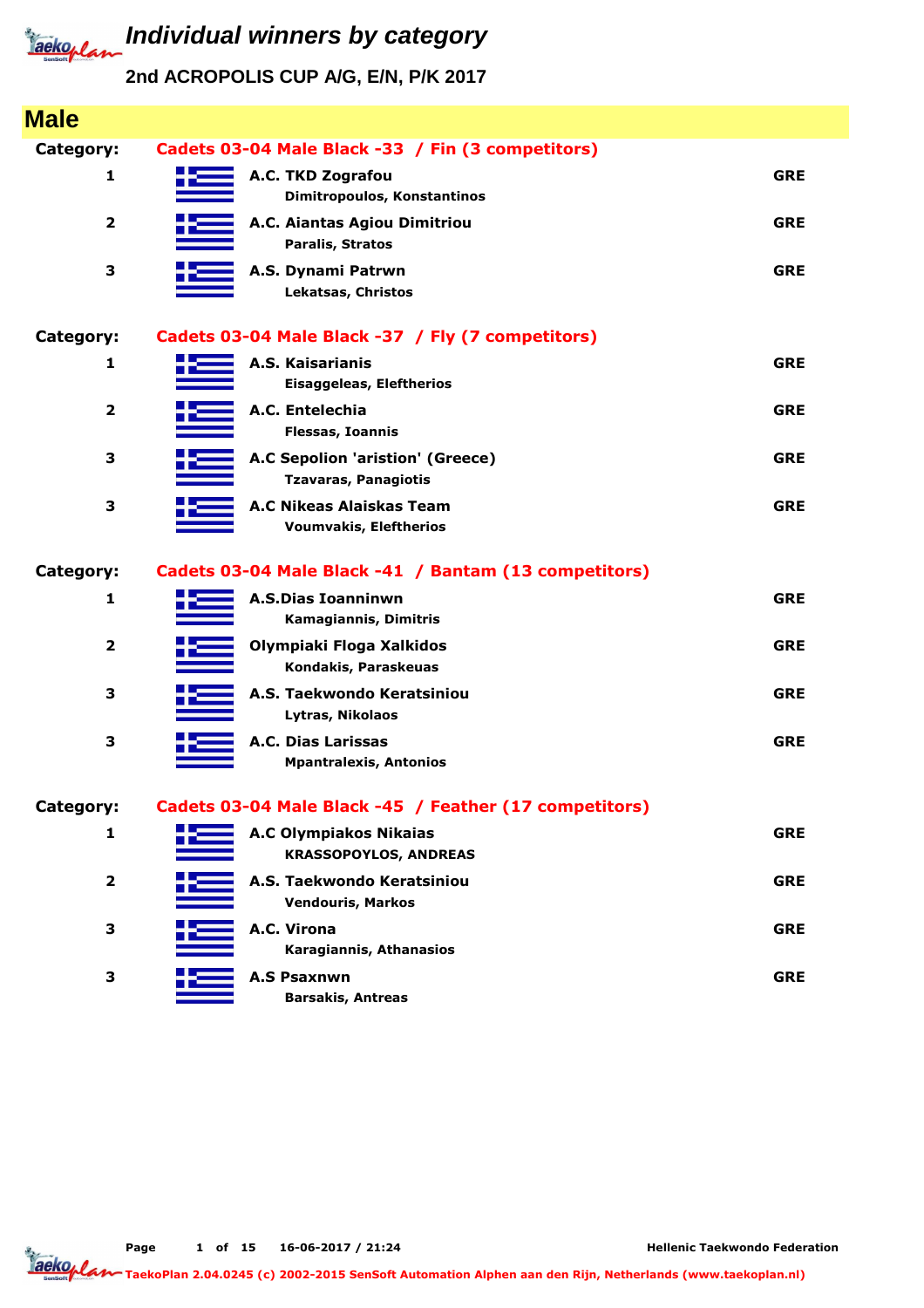

| <b>Male</b>             |                                                                          |            |
|-------------------------|--------------------------------------------------------------------------|------------|
| Category:               | Cadets 03-04 Male Black -49 / Light (26 competitors)                     |            |
| 1                       | A.S. Ethnikos 95<br><b>Dimopoulos, PANAGIOTIS</b>                        | <b>GRE</b> |
| $\overline{\mathbf{2}}$ | <b>As TKD Agrinio</b><br>Sapios, Nikolaos                                | <b>GRE</b> |
| 3                       | A.C. TKD Arion 2005<br><b>Liravdos, Dimitrios</b>                        | <b>GRE</b> |
| 3                       | <b>As Attikh Dynamh Sepolion</b><br><b>Giannou, Eustratios</b>           | <b>GRE</b> |
| Category:               | Cadets 03-04 Male Black -53 / Welter (16 competitors)                    |            |
| $\mathbf{1}$            | A.K.Polemikwn Texnwn Lamias<br><b>Stamelos, Miltiadis</b>                | <b>GRE</b> |
| $\overline{\mathbf{2}}$ | <b>A.C Athilisi Nikaias</b><br><b>Topharas, Manolis</b>                  | <b>GRE</b> |
| 3                       | Ac. Messatis Fight Club Patras<br><b>Flouskounis, Xaralampos</b>         | <b>GRE</b> |
| 3                       | A.C. Virona<br><b>Tirologos, Stefanos</b>                                | <b>GRE</b> |
| Category:               | Cadets 03-04 Male Black -57 / Light middle (15 competitors)              |            |
| 1                       | <b>A.C Taekwondo WTF Ioanninon</b><br><b>Tasioulas, Vasileios</b>        | <b>GRE</b> |
| $\overline{\mathbf{2}}$ | A.C Astrapi Patrwn<br><b>Mixalopoulos, Alexios</b>                       | <b>GRE</b> |
| 3                       | A.C. Taekwondo Petras<br>Anagnou, Christos                               | <b>GRE</b> |
| 3                       | <b>A.M.C Kentayros Astakoy</b><br><b>Dounis, Kostantinos</b>             | <b>GRE</b> |
| Category:               | Cadets 03-04 Male Black -61 / Middle (9 competitors)                     |            |
| 1                       | <b>A.C Ekrixi Patrwn</b><br><b>Michopoulos, Sotirios</b>                 | <b>GRE</b> |
| $\overline{\mathbf{2}}$ | <b>As Attikh Dynamh Sepolion</b><br>Rodopoulos, Andreas                  | <b>GRE</b> |
| 3                       | <b>Athletic Club Tirnavos</b><br><b>Bardas Stazits, Filippos Ioannis</b> | <b>GRE</b> |
| 3                       | A.G.S. Korydallou<br>Oikonomou, Petros                                   | <b>GRE</b> |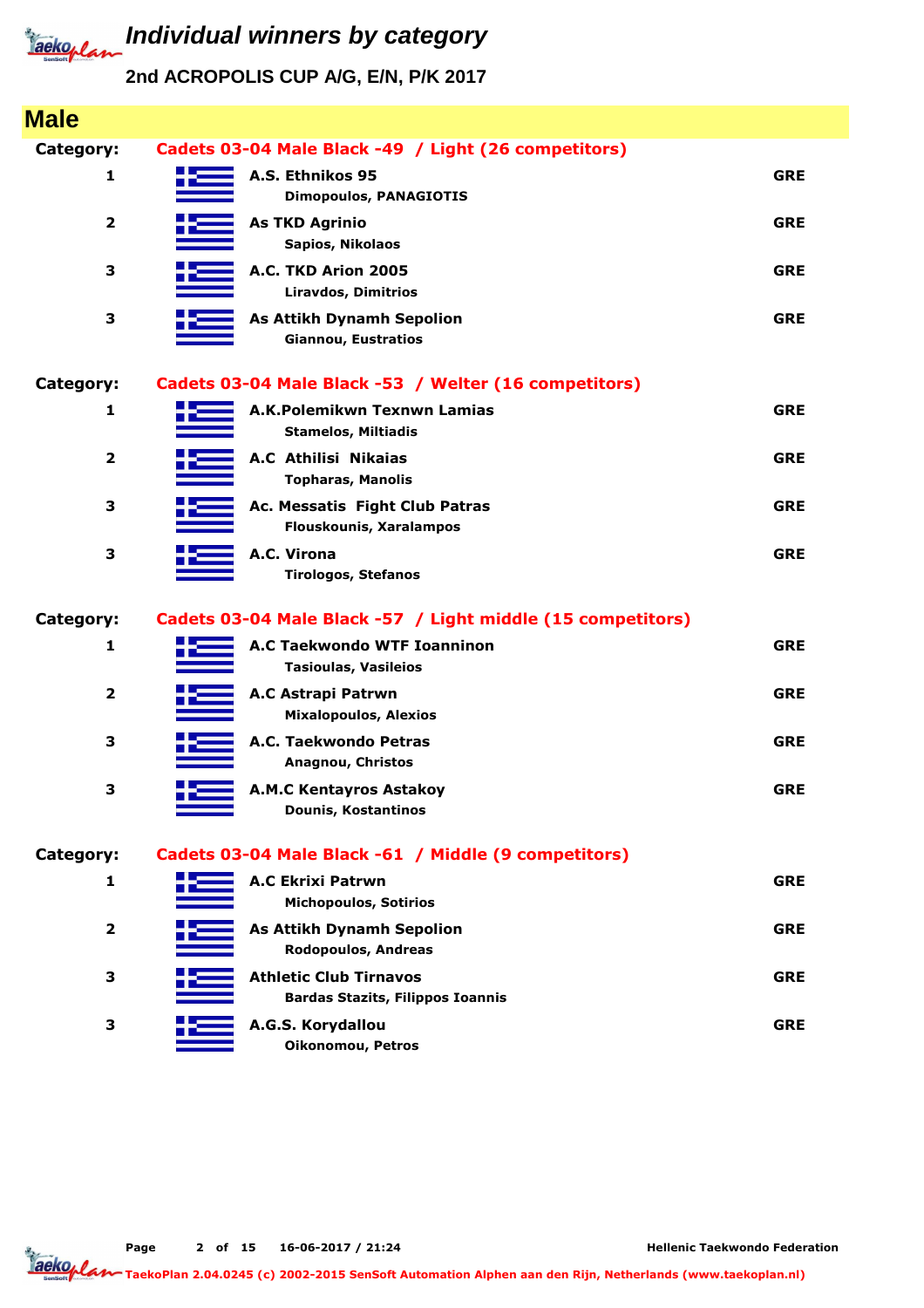

**Individual winners by category** 

### **2nd ACROPOLIS CUP A/G, E/N, P/K 2017**

| <b>Male</b>             |                                                                 |            |
|-------------------------|-----------------------------------------------------------------|------------|
| Category:               | Cadets 03-04 Male Black -65 / Light heavy (6 competitors)       |            |
| 1                       | A.C. Antimaxos<br><b>Kokkinis, Aggelos</b>                      | <b>GRE</b> |
| $\overline{\mathbf{2}}$ | A.C. Aiantas Agiou Dimitriou<br>Pantidas, Omiros                | <b>GRE</b> |
| 3                       | A.C. Kyung Hee<br><b>Dafnomilis, Antonios</b>                   | <b>GRE</b> |
| 3                       | A.S. Taekwondo Keratsiniou<br>Georgiadis, Evaggelos             | <b>GRE</b> |
| Category:               | Cadets 03-04 Male Black +65 / Heavy (11 competitors)            |            |
| 1                       | <b>Asg TKD Melission</b><br>Dimitrakopoulos, Filippos           | <b>GRE</b> |
| $\mathbf{2}$            | <b>A.C Taekwondo WTF Ioanninon</b><br><b>Gogakis, Dimitrios</b> | <b>GRE</b> |
| 3                       | O.F.A.F.A. Megarwn<br><b>Vasilenas, Giorgos</b>                 | <b>GRE</b> |
| 3                       | <b>Athletic Club Tirnavos</b><br>Chatzis, Ioannis               | <b>GRE</b> |
| Category:               | Cadets 03-04 Male Colour -33 / Fin (3 competitors)              |            |
| 1                       | A.S. Nea Paideia Xaidarioy<br>Papagewrgiou, Epameinontas        | <b>GRE</b> |
| $\overline{\mathbf{2}}$ | <b>As Maiandros</b><br><b>Vlaxos, Charis</b>                    | <b>GRE</b> |
| 3                       | A.C. Irida<br><b>Iliakopoulos, Athanasios</b>                   | <b>GRE</b> |
| Category:               | Cadets 03-04 Male Colour -37 / Fly (6 competitors)              |            |
| $\mathbf{1}$            | A.C Dynami Korydallou<br><b>Kyvelos, Theodoros</b>              | <b>GRE</b> |
| $\overline{\mathbf{2}}$ | A.S. Ethnikos 95<br><b>Kostas, Stelios</b>                      | <b>GRE</b> |
| 3                       | <b>A.C Olympiakos Nikaias</b><br>POLATOS, SPYRIDON              | <b>GRE</b> |
| 3                       | A.G.S. Protoporos<br>Karapistolis, Dimitris                     | <b>GRE</b> |

**Page of 15 16-06-2017 / 21:24 3**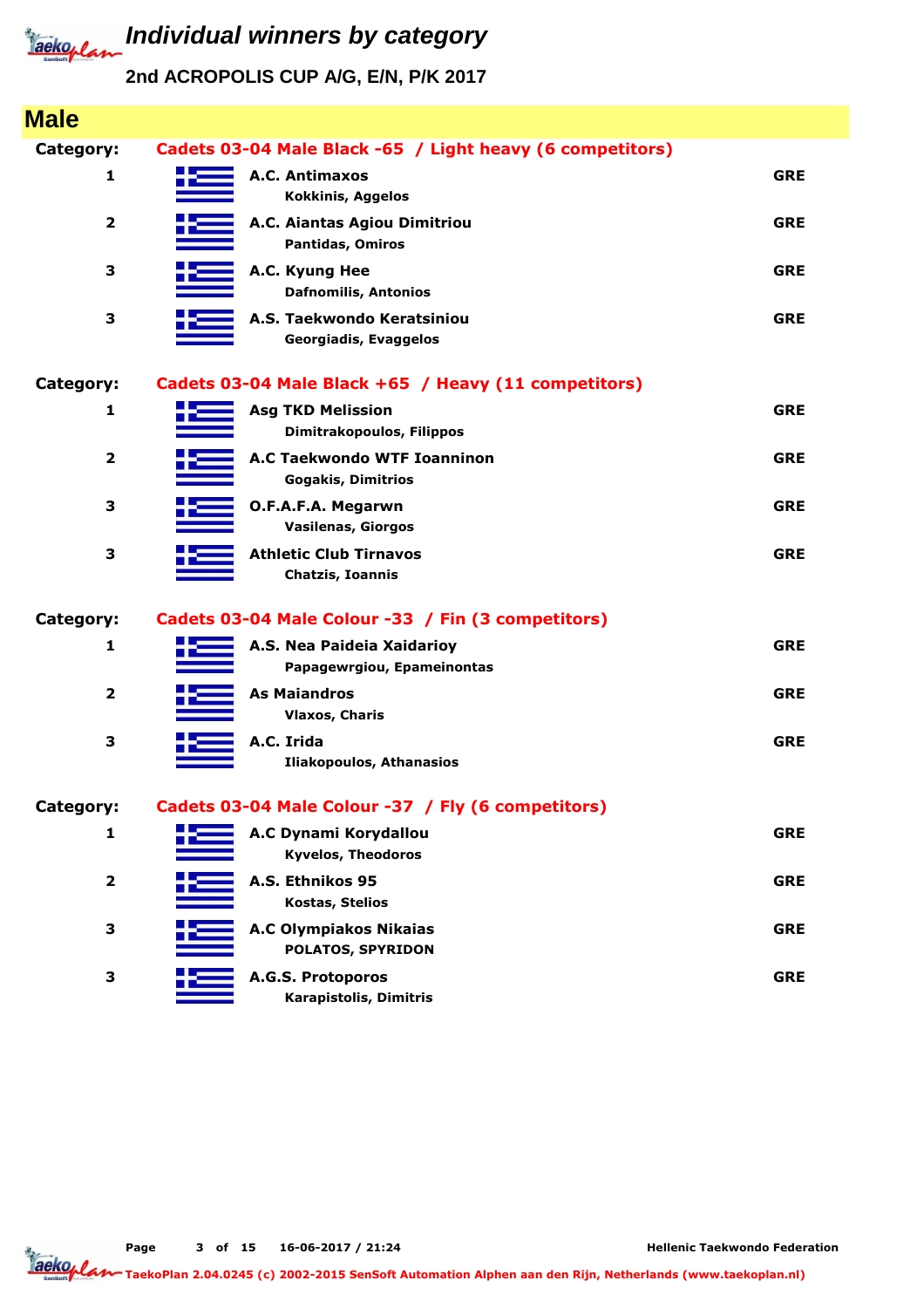

| <b>Male</b>             |                                                                        |            |
|-------------------------|------------------------------------------------------------------------|------------|
| Category:               | Cadets 03-04 Male Colour -41 / Bantam (11 competitors)                 |            |
| 1                       | A.S. Ethnikos 95<br>Kourtis, Vasilis                                   | <b>GRE</b> |
| $\mathbf{2}$            | <b>A.C Ekrixi Patrwn</b><br>Kalkanis, Aristotelis                      | <b>GRE</b> |
| 3                       | <b>Ef Agonizesthe</b><br>Karampelas, Panagiotis                        | <b>GRE</b> |
| 3                       | A.K.Polemikwn Texnwn Lamias<br>Kordonis, Georgios                      | <b>GRE</b> |
| Category:               | Cadets 03-04 Male Colour -45 / Feather (20 competitors)                |            |
| 1                       | A.S Ear Ag.Stefanou<br>Klonaris, Konstantinos                          | <b>GRE</b> |
| $\overline{\mathbf{2}}$ | <b>As Apollon Prevezas</b><br><b>Dimopoulos, Thomas</b>                | <b>GRE</b> |
| 3                       | A.C. Irida<br><b>Grammenos, Georgios</b>                               | <b>GRE</b> |
| 3                       | <b>Ac.Krites</b><br>Kapridakis, Stylianos                              | <b>GRE</b> |
| Category:               | Cadets 03-04 Male Colour -49 / Light (22 competitors)                  |            |
| 1                       | A.C Dynami Korydallou<br><b>Moisidis, Antonios</b>                     | <b>GRE</b> |
| $\overline{\mathbf{2}}$ | <b>Omilos Athlopaidion Taekwondo Menidioy</b><br><b>Poulis, Fotios</b> | <b>GRE</b> |
| 3                       | A.S. Kaisarianis<br>Papadopoulos, Giannis                              | <b>GRE</b> |
| 3                       | A.C. Entelechia<br><b>Dedopoulos, Ilias</b>                            | <b>GRE</b> |
| Category:               | Cadets 03-04 Male Colour -53 / Welter (14 competitors)                 |            |
| 1                       | A.C. Dias Larissas<br><b>Arvithas, Panagiotis</b>                      | <b>GRE</b> |
| $\mathbf{2}$            | A.C. Exelixi Nikaias<br>Vasilakos, Mixalis                             | <b>GRE</b> |
| 3                       | <b>Ac TKD Aigaleo</b><br><b>Flouris, Panteleimon</b>                   | <b>GRE</b> |
| 3                       | S.C.C. Newton<br>Zaxarakis, Sotirios                                   | <b>GRE</b> |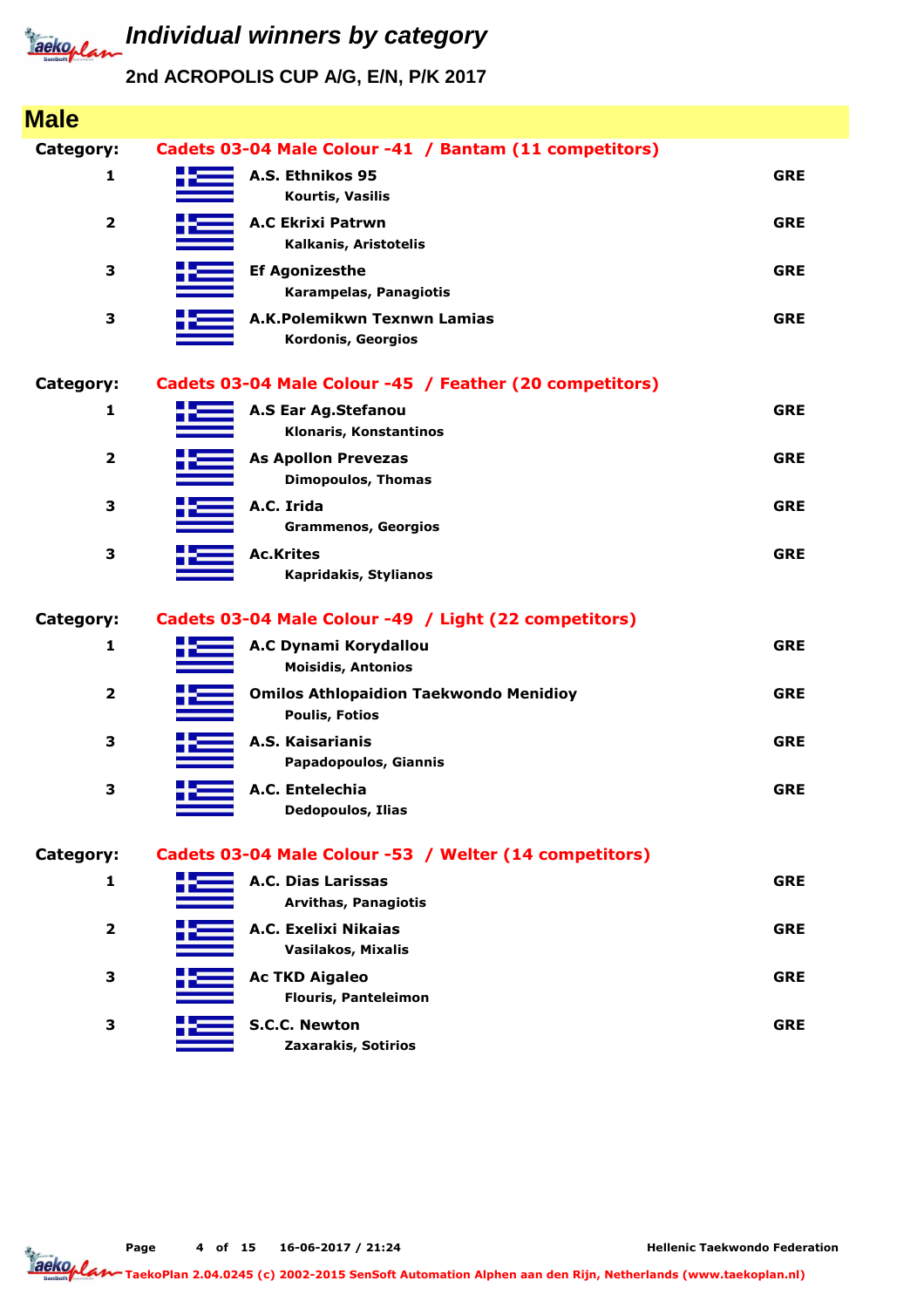

## **2nd ACROPOLIS CUP A/G, E/N, P/K 2017**

| <b>Male</b>             |                                                                   |            |
|-------------------------|-------------------------------------------------------------------|------------|
| <b>Category:</b>        | Cadets 03-04 Male Colour -57 / Light middle (14 competitors)      |            |
| 1                       | <b>As TKD Elpides Kaisarianis</b><br><b>Tsakalis, Giannis</b>     | <b>GRE</b> |
| 2                       | Ac Taekwondo 'doxa' Patras<br><b>Papadatos, Fotios</b>            | <b>GRE</b> |
| 3                       | A.K.Polemikwn Texnwn Lamias<br>Koci, Ermis                        | <b>GRE</b> |
| 3                       | <b>As Arachovas</b><br>Kaldis, Vasilios                           | <b>GRE</b> |
| <b>Category:</b>        | Cadets 03-04 Male Colour -61 / Middle (11 competitors)            |            |
| 1                       | A.S. Agonas<br>Zografos, Konstantinos                             | <b>GRE</b> |
| $\mathbf{2}$            | A.C Taekwondo Abelokipon<br><b>Gkourasis, Aggelos</b>             | <b>GRE</b> |
| З                       | A.C Iachi<br>Papadakis, Sotiris                                   | <b>GRE</b> |
| 3                       | A.C. Flegon<br><b>Kwstis, Basilis</b>                             | <b>GRE</b> |
| <b>Category:</b>        | Cadets 03-04 Male Colour -65 / Light heavy (3 competitors)        |            |
| 1                       | <b>A.C Theagenis Kallitheas</b><br><b>LEKA, VIRONAS</b>           | <b>GRE</b> |
| $\overline{\mathbf{2}}$ | <b>As Niki Iliou</b><br><b>Stergakis, Dimitris</b>                | <b>GRE</b> |
| 3                       | <b>As TKD Elpides Kaisarianis</b><br><b>Tsakalis, Kostantinos</b> | <b>GRE</b> |
| Category:               | Cadets 03-04 Male Colour +65 / Heavy (12 competitors)             |            |
| 1                       | <b>A.C Theagenis Kallitheas</b><br><b>PARTHENIOS, ANGELOS</b>     | <b>GRE</b> |
| $\overline{\mathbf{2}}$ | A.S. Agonas<br>Grigorakis, Panagiotis                             | <b>GRE</b> |
| 3                       | A.C. Iones Irakleiou Attikis<br><b>Mavromatis, Goulielmos</b>     | <b>GRE</b> |
| 3                       | A.C Athilisi Nikaias<br><b>Tata, Lefteris</b>                     | <b>GRE</b> |

**Page of 15 16-06-2017 / 21:24 5**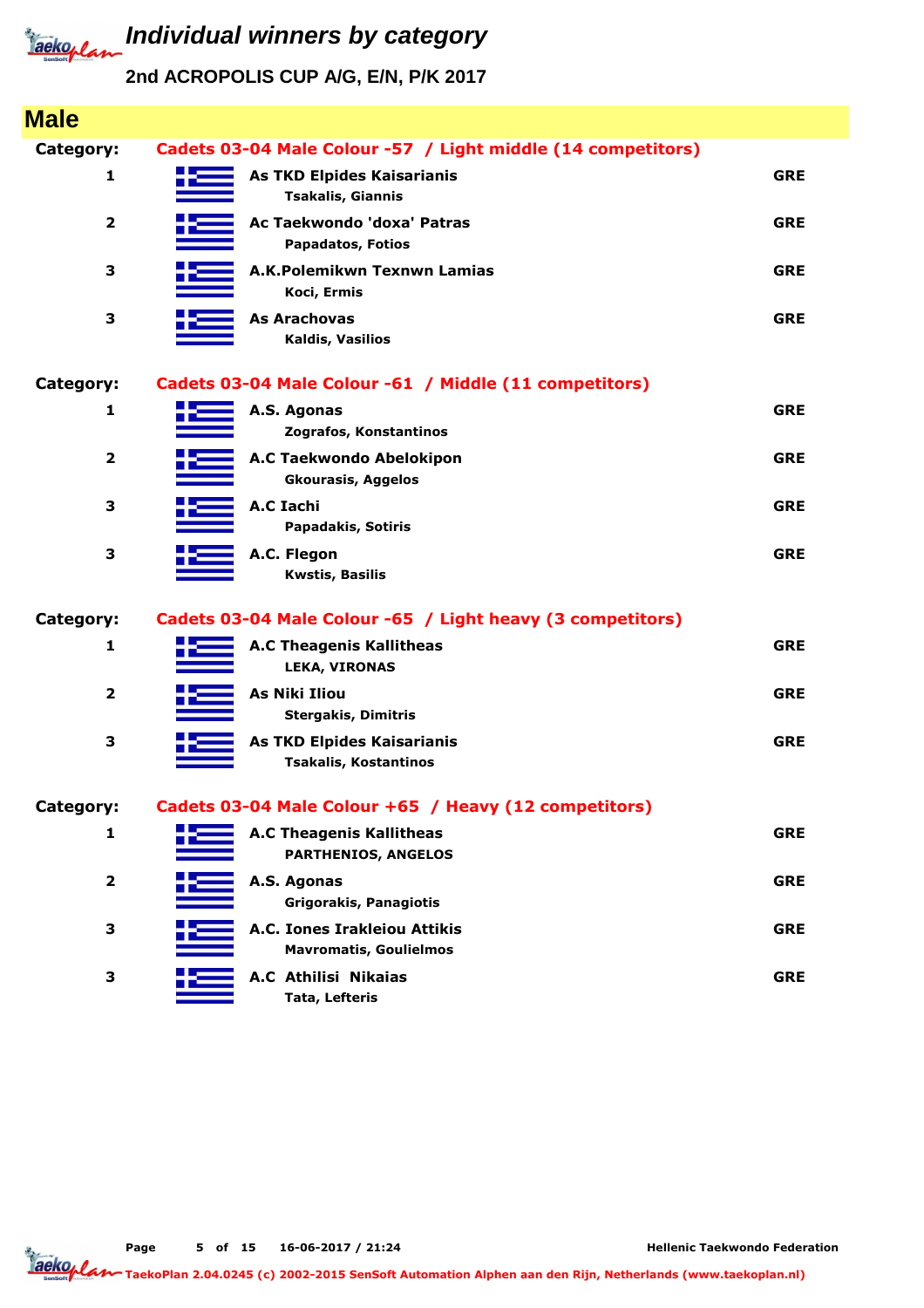

| <b>Male</b>             |                                                                 |            |
|-------------------------|-----------------------------------------------------------------|------------|
| Category:               | Seniors Male Black -54 / Fin (4 competitors)                    |            |
| 1                       | <b>S.C Peristeriou</b><br>Triantafillou, Epameinondas           | <b>GRE</b> |
| 2                       | <b>Olympiacos S.F.P.</b><br><b>Poludoulis, Kiriakos</b>         | <b>GRE</b> |
| 3                       | <b>A.C Theagenis Kallitheas</b><br><b>VASILAKIS, NIKOS</b>      | <b>GRE</b> |
| 3                       | A.C. Entelechia<br>Tsempetzis, Miltiadis-Panagiotis             | <b>GRE</b> |
| Category:               | Seniors Male Black -58 / Fly (4 competitors)                    |            |
| 1                       | A.G.O Dyt. Attikis Poseidon<br><b>Roussis, Meletios</b>         | <b>GRE</b> |
| 2                       | A.C. TKD Arion 2005<br><b>Tsouchataris, Vasilios</b>            | <b>GRE</b> |
| 3                       | A.S. Ethnikos 95<br><b>Arestis, Theodoros</b>                   | <b>GRE</b> |
| 3                       | A.C. Dias Larissas<br><b>Tamanakias, Antonios</b>               | <b>GRE</b> |
| Category:               | Seniors Male Black -63 / Bantam (13 competitors)                |            |
| 1                       | A.C. Taekwondo Kronos<br>Katsaros, Konstadinos                  | <b>GRE</b> |
| $\overline{\mathbf{2}}$ | <b>As Albatros</b><br>Liotsos, Pavlos                           | <b>GRE</b> |
| 3                       | A.C. Virona<br>Panagiotopoulos, Giannis                         | <b>GRE</b> |
| 3                       | A.C Astrapi Patrwn<br><b>Ramantanis, Spuros</b>                 | <b>GRE</b> |
| Category:               | Seniors Male Black -68 / Feather (16 competitors)               |            |
| 1                       | Ac. Messatis Fight Club Patras<br><b>Stamiris, Konstantinos</b> | <b>GRE</b> |
| $\mathbf{2}$            | <b>Polydamas Triandrias</b><br><b>Gaitanis, Vasileios</b>       | <b>GRE</b> |
| 3                       | <b>Fotia</b><br>Kalamoutis, Ioannis                             | <b>GRE</b> |
| 3                       | A.C Zeus Aspropyrgou<br><b>Serepas, Dimitris</b>                | <b>GRE</b> |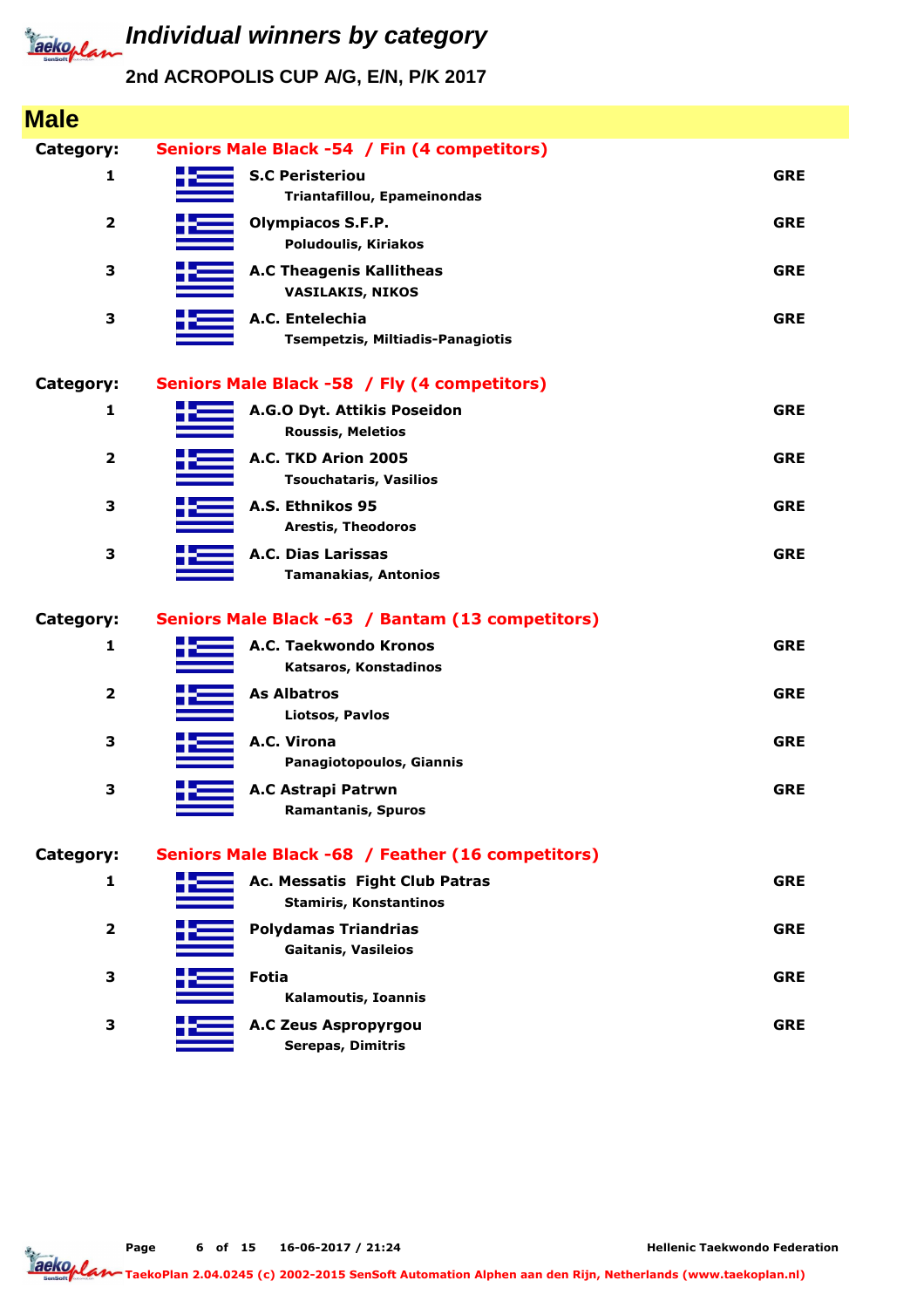

### **2nd ACROPOLIS CUP A/G, E/N, P/K 2017**

| <b>Male</b>             |                                                                     |            |
|-------------------------|---------------------------------------------------------------------|------------|
| Category:               | Seniors Male Black -74 / Light (11 competitors)                     |            |
| 1                       | <b>A.C Atlantas Peristerioy</b><br>Kanariou, Alexandros             | <b>GRE</b> |
| $\overline{\mathbf{2}}$ | A.S. Gerakas<br><b>Roussos, Spiros</b>                              | <b>GRE</b> |
| 3                       | <b>A.C Ekrixi Patrwn</b><br>Karkasinas, Xristos                     | <b>GRE</b> |
| 3                       | A.C. Aiantas Agiou Dimitriou<br><b>Arsenos, Alexandros</b>          | <b>GRE</b> |
| <b>Category:</b>        | Seniors Male Black -80 / Welter (8 competitors)                     |            |
| 1                       | A.S. Gerakas<br><b>Skourtis, Panagiotis</b>                         | <b>GRE</b> |
| $\mathbf{2}$            | A.C. TKD Agia Paraskevi<br><b>Nikolakopoulos, Dimitrios</b>         | <b>GRE</b> |
| 3                       | A.S. TKD Aetoi Makedonias<br>Chatzikyriakou, Pantelis               | <b>GRE</b> |
| 3                       | A.K.Polemikwn Texnwn Lamias<br>Pagonis, Konstantinos                | <b>GRE</b> |
| <b>Category:</b>        | Seniors Male Black -87 / Middle (5 competitors)                     |            |
| 1                       | <b>Ac Nikh Paianias Glikon Neron</b><br><b>Gkikapeppas, Vasilis</b> | <b>GRE</b> |
| $\overline{\mathbf{2}}$ | <b>A.S.Arion Patras</b><br>Giannopoulos, Ioannis                    | <b>GRE</b> |
| 3                       | <b>Ac Pagratis Thivon</b><br><b>Smyrneos, Euthimios</b>             | <b>GRE</b> |
| Category:               | Seniors Male Black +87 / Heavy (4 competitors)                      |            |
| $\mathbf{1}$            | <b>As Arachovas</b><br>Lynardos, Panagiwtis                         | <b>GRE</b> |
| $\overline{\mathbf{2}}$ | As Niki Iliou<br><b>Georgakakis, STAUROS</b>                        | <b>GRE</b> |
| 3                       | Pagratios A.C.<br><b>Morfis, Marios</b>                             | <b>GRE</b> |
| 3                       | <b>As Maiandros</b><br>Kaligas, Apostolos                           | <b>GRE</b> |

**Page of 15 16-06-2017 / 21:24 7**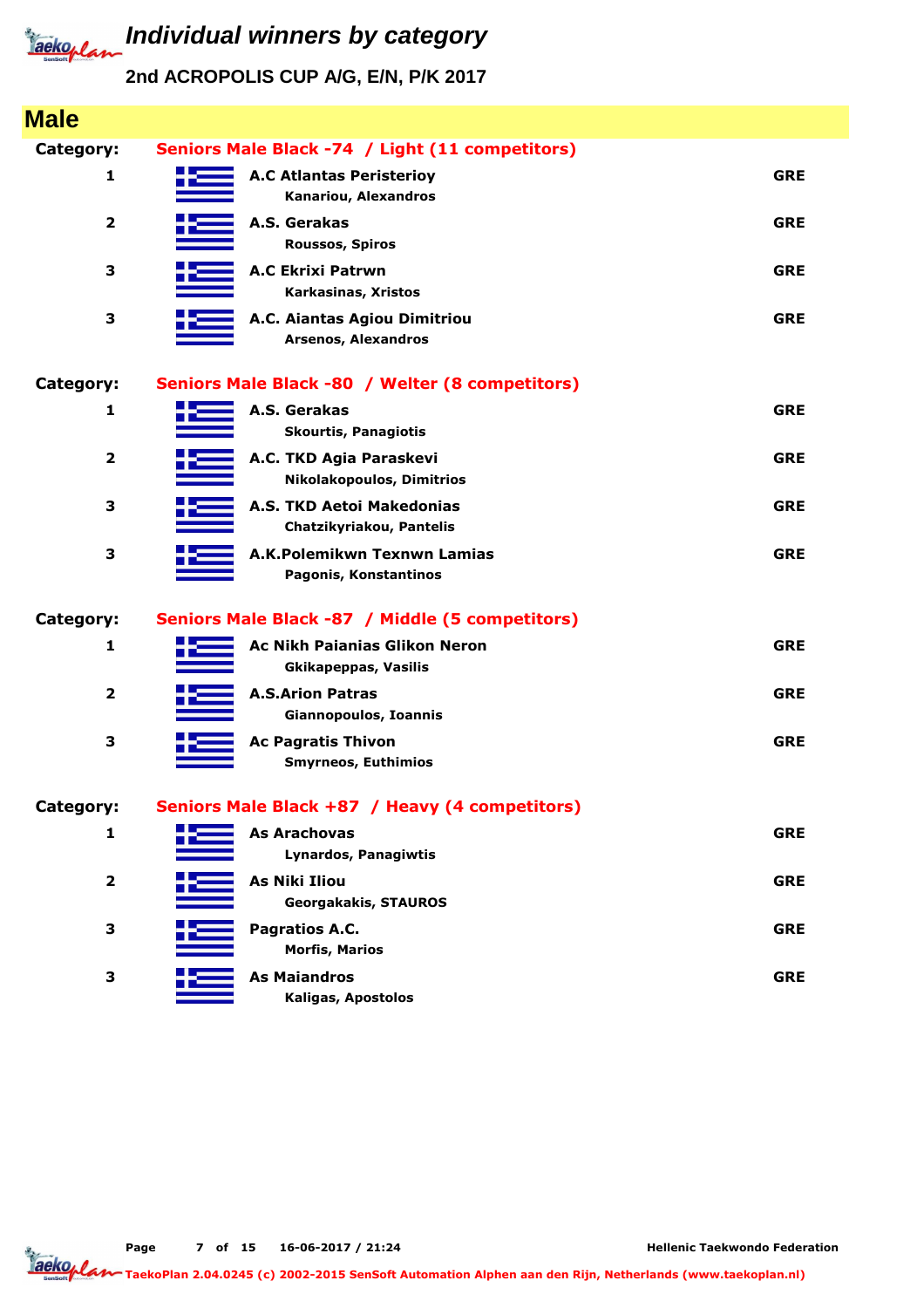

# **Individual winners by category**

**2nd ACROPOLIS CUP A/G, E/N, P/K 2017**

| <b>Female</b> |                                                            |            |
|---------------|------------------------------------------------------------|------------|
| Category:     | Cadets 05-06 Male Black -45 / (6 competitors)              |            |
| 1             | <b>As Attikh Dynamh Sepolion</b><br>Pappas, Rafael         | <b>GRE</b> |
| 2             | A.C. Entelechia<br><b>Paschalidis, Apostolos</b>           | <b>GRE</b> |
| з             | A.C. TKD Artemida<br>Simos, Nikolaos                       | <b>GRE</b> |
| 3             | A.S. Taekwondo Keratsiniou<br>Zougris, Anastasios-Georgios | <b>GRE</b> |

**Page of 15 16-06-2017 / 21:24 8**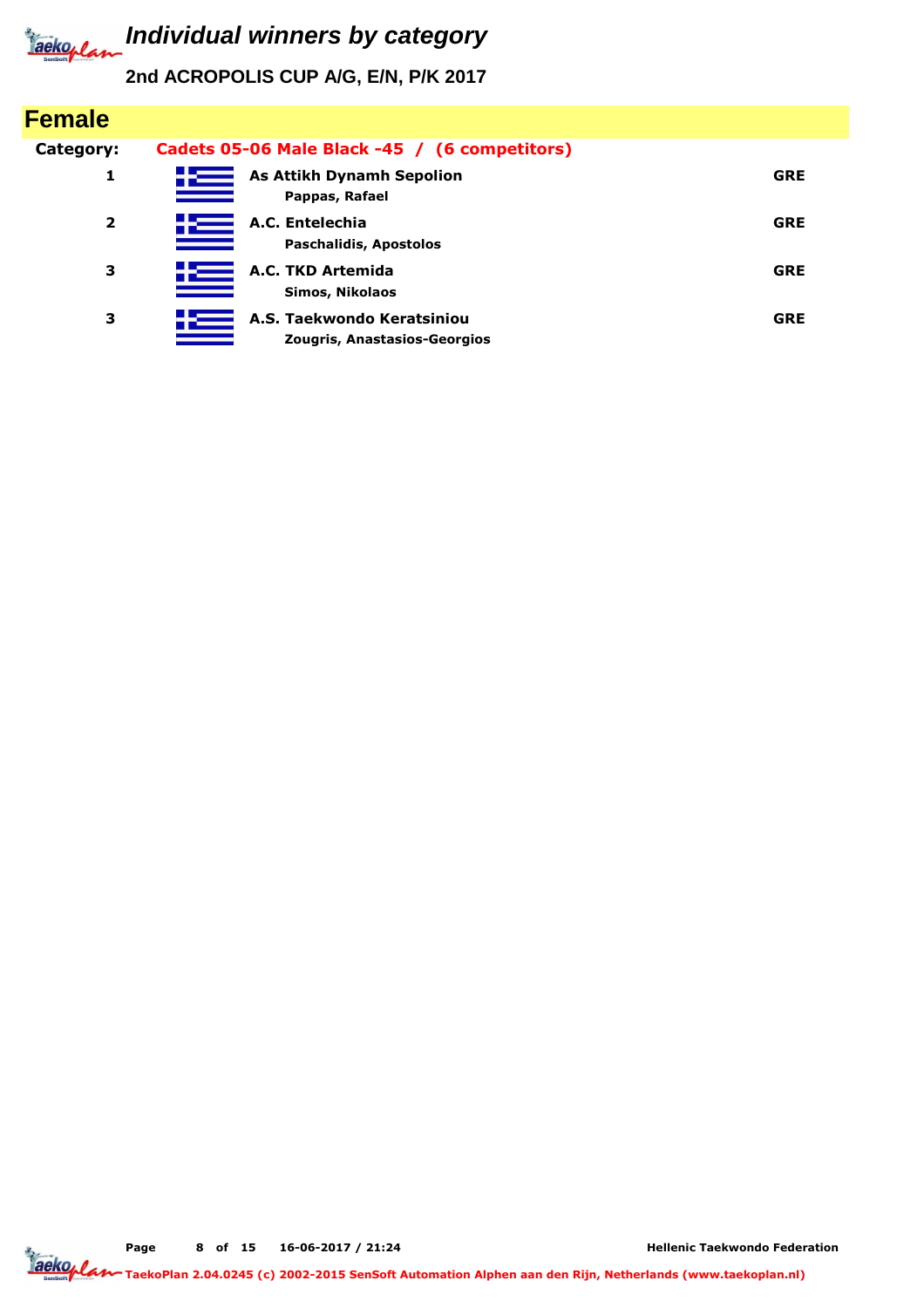

| <b>Female</b>           |                                                                 |            |
|-------------------------|-----------------------------------------------------------------|------------|
| Category:               | Cadets 03-04 Female Black -33 / Fly (3 competitors)             |            |
| 1                       | A.C. Aiantas Agiou Dimitriou<br>Papageorgiou, Zoi               | <b>GRE</b> |
| $\mathbf{2}$            | A.S. Ethnikos 95<br>Drimaliti, Eirini                           | <b>GRE</b> |
| 3                       | A.S. Ethnikos 95<br>Drimaliti, Maria                            | <b>GRE</b> |
| Category:               | Cadets 03-04 Female Black -37 / Bantam (6 competitors)          |            |
| 1                       | <b>As TKD Elpides Kaisarianis</b><br>Glini, Nikoleta            | <b>GRE</b> |
| 2                       | A.C Sepolion 'aristion' (Greece)<br>Achladi, Zoi                | <b>GRE</b> |
| 3                       | A.C. Aiantas Agiou Dimitriou<br>Papageorgiou, Olga              | <b>GRE</b> |
| 3                       | <b>A.C Olympiakos Nikaias</b><br>KONTRAFOYRI, ANDRIANA          | <b>GRE</b> |
| Category:               | Cadets 03-04 Female Black -41 / Feather (5 competitors)         |            |
| 1                       | <b>A.S.Dias Ioanninwn</b><br>Ergati, Eleni                      | <b>GRE</b> |
| $\overline{\mathbf{2}}$ | <b>A.S Amintor</b><br>Iskantar, Eleni                           | <b>GRE</b> |
| 3                       | <b>A.C Ekrixi Patrwn</b><br>Karagouni, Nikolina                 | <b>GRE</b> |
| 3                       | <b>Ef Agonizesthe</b><br>Kosmidi, Elli                          | <b>GRE</b> |
| Category:               | Cadets 03-04 Female Black -44 / Light (9 competitors)           |            |
| 1                       | <b>As Attikh Dynamh Sepolion</b><br>Mitiliniou, Magdalini Maria | <b>GRE</b> |
| 2                       | <b>A.C Aiolos</b><br>Karanikola, Metaksia                       | <b>GRE</b> |
| 3                       | A.C. Irida                                                      | <b>GRE</b> |
|                         | Iliakopoulou, Paraskeui                                         |            |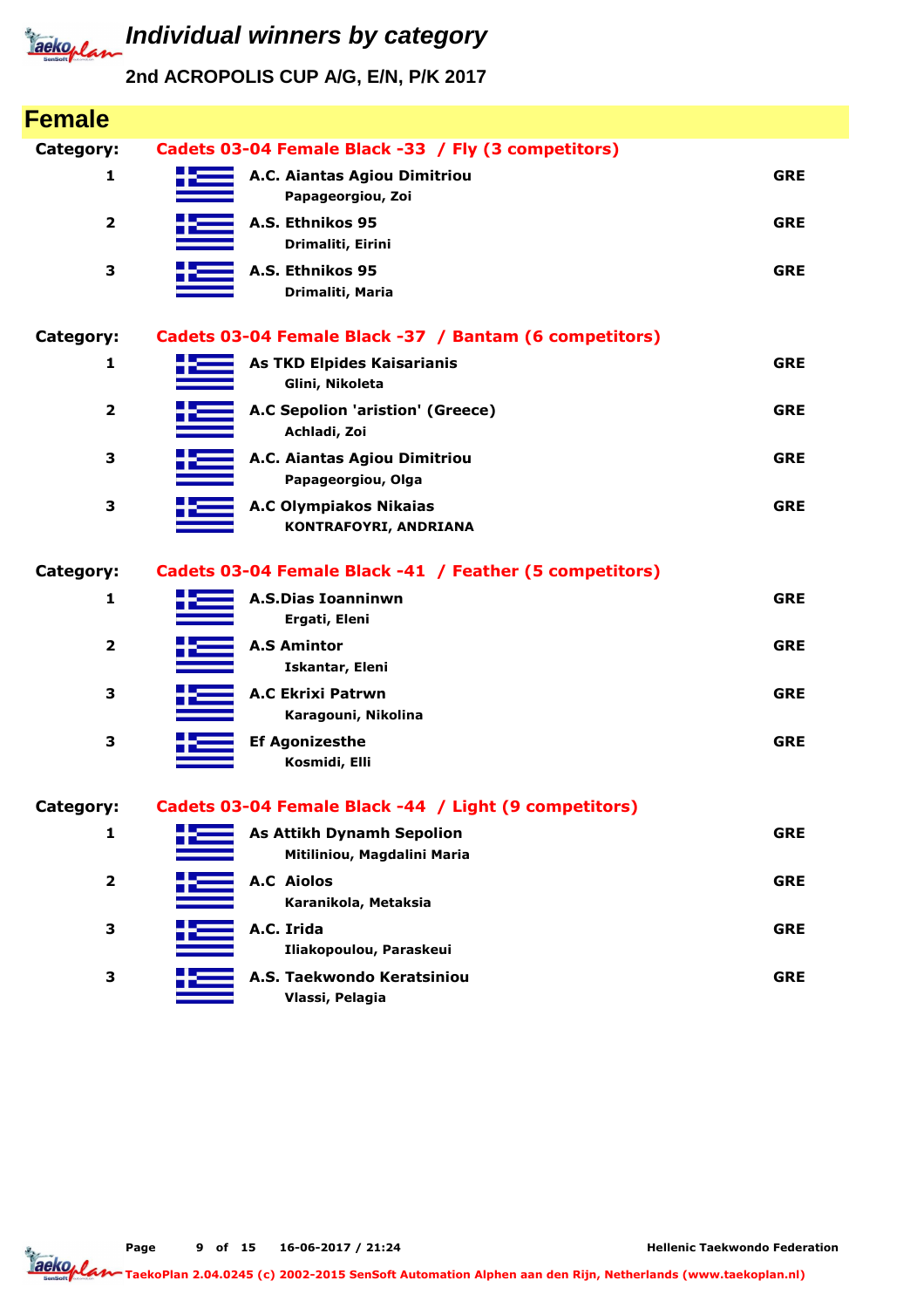

| <b>Female</b>           |                                                               |            |
|-------------------------|---------------------------------------------------------------|------------|
| Category:               | Cadets 03-04 Female Black -47 / Welter (14 competitors)       |            |
| 1                       | <b>A.S.N.Ionias Attikis</b><br>Koutroumbi, Kalliopi           | <b>GRE</b> |
| 2                       | <b>As Arachovas</b><br>Voulgari, Argiroula                    | <b>GRE</b> |
| 3                       | <b>A.C Apollon Rethymnhs</b><br>Vidiadaki, Georgia            | <b>GRE</b> |
| 3                       | A.G.S. Korydallou<br>Filiou, Leonidia                         | <b>GRE</b> |
| Category:               | Cadets 03-04 Female Black -51 / Light middle (13 competitors) |            |
| 1                       | <b>Ac Nikh Paianias Glikon Neron</b><br>Makrygianni, Athina   | <b>GRE</b> |
| $\overline{\mathbf{2}}$ | A.C. Virona<br>Konstantinidou, Yvonne                         | <b>GRE</b> |
| 3                       | A.C. Kyung Hee<br>Rokka, Christina                            | <b>GRE</b> |
| 3                       | <b>As Attikh Dynamh Sepolion</b><br>Kolokotsiou, Aggeliki     | <b>GRE</b> |
| Category:               | Cadets 03-04 Female Black -55 / Middle (8 competitors)        |            |
| 1                       | A.C. Taekwondo Kronos<br><b>Blassopoulou, Maria</b>           | <b>GRE</b> |
| $\overline{2}$          | <b>A.C Atlantas Peristerioy</b><br>Gkoutsoula, Vasiliki       | <b>GRE</b> |
| 3                       | <b>As Niki Iliou</b><br>Armeni, Maria                         | <b>GRE</b> |
| З                       | A.O. Aiantas Asyrmatou<br>sirigou, Tzortzina                  | <b>GRE</b> |
| Category:               | Cadets 03-04 Female Black -59 / Light heavy (6 competitors)   |            |
| 1                       | <b>As TKD Elpides Kaisarianis</b><br>Marki, Stella-Theodora   | <b>GRE</b> |
| 2                       | <b>A.S Athlopaidia</b><br>Krassa, Georgia                     | <b>GRE</b> |
| 3                       | A.C. 'thriamvos' Ilioupolis<br>Stoikidou, Xristina            | <b>GRE</b> |
| 3                       | A.S. Kaisarianis<br>Spyridou, Fwteinh                         | <b>GRE</b> |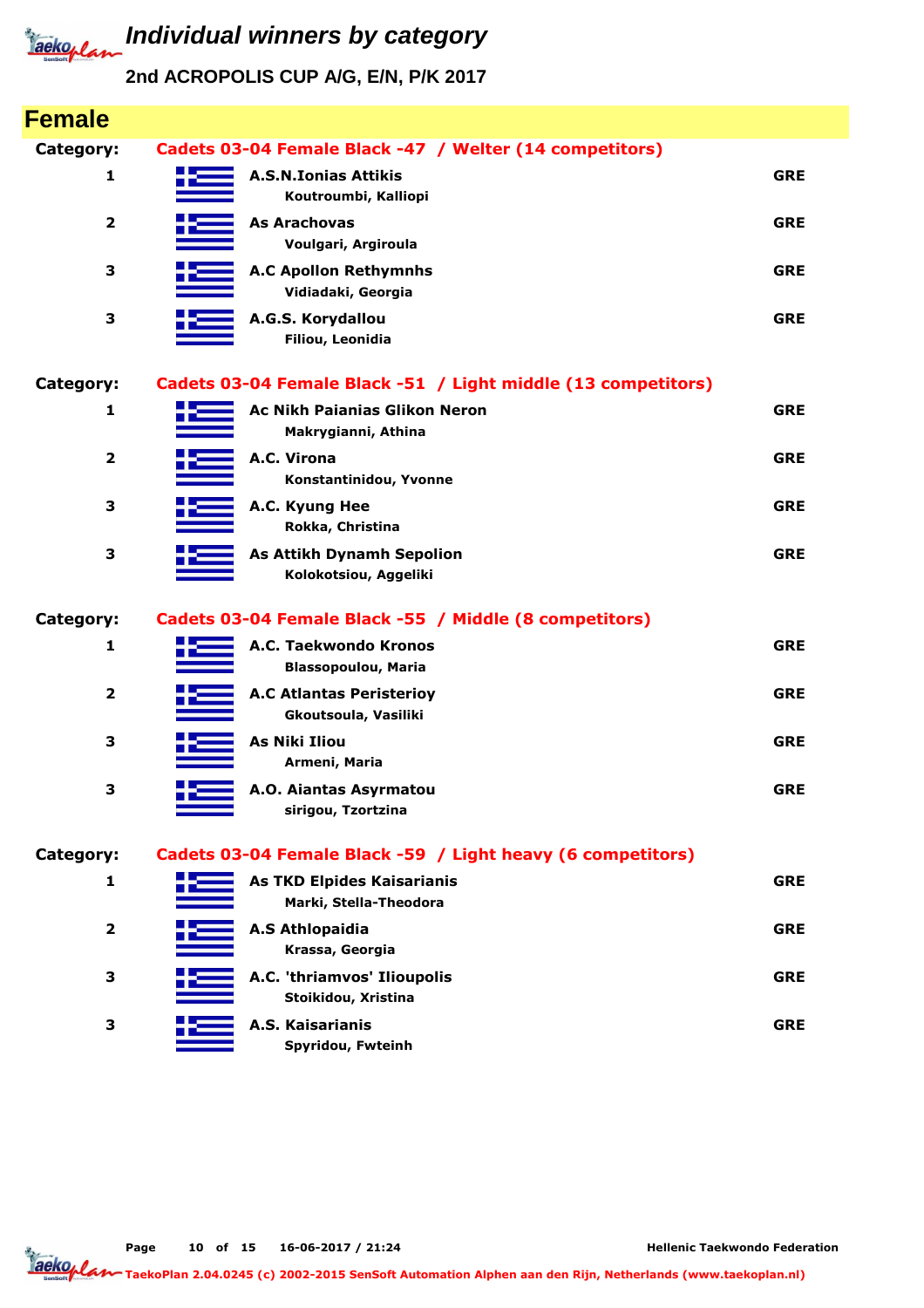

## **2nd ACROPOLIS CUP A/G, E/N, P/K 2017**

| <b>Female</b>           |                                                          |            |
|-------------------------|----------------------------------------------------------|------------|
| Category:               | Cadets 03-04 Female Black +59 / Heavy (7 competitors)    |            |
| 1                       | <b>A.C.Nemesis Athens</b><br>Fragkou, Nikoletta          | <b>GRE</b> |
| $\overline{\mathbf{2}}$ | A.S. Kaisarianis<br>Foteini, Lagiou                      | <b>GRE</b> |
| 3                       | A.C. Aiantas Agiou Dimitriou<br>Stathopoulou, Christina  | <b>GRE</b> |
| 3                       | A.C. Entelechia<br>Predeskou, Diana                      | <b>GRE</b> |
| <b>Category:</b>        | Cadets 03-04 Female Colour -33 / Fly (2 competitors)     |            |
| 1                       | <b>A.M.S Pigmi Panaitoliou</b><br>Papaxristoy, Maria     | <b>GRE</b> |
| $\overline{\mathbf{2}}$ | <b>S.C.C. Newton</b><br>Kanavou, Maria                   | <b>GRE</b> |
| <b>Category:</b>        | Cadets 03-04 Female Colour -37 / Bantam (5 competitors)  |            |
| 1                       | <b>Athlos Aigaleo</b><br>Vraka, Chrysafenia              | <b>GRE</b> |
| $\overline{\mathbf{2}}$ | <b>As Niki Iliou</b><br>Douka, Eleni                     | <b>GRE</b> |
| 3                       | <b>Athlos Aigaleo</b><br>Vraka, Paraskevi Maria          | <b>GRE</b> |
| 3                       | A.S. TKD Evoewn Isxys<br><b>Mpelou, Marina</b>           | <b>GRE</b> |
| Category:               | Cadets 03-04 Female Colour -41 / Feather (7 competitors) |            |
| 1                       | A.M.S Pigmi Panaitoliou<br>Bekouli, Athanasia            | <b>GRE</b> |
| $\overline{\mathbf{2}}$ | <b>Olympiacos S.F.P.</b><br>Mamnioglou, Dimitra          | <b>GRE</b> |
| 3                       | A.C. Irida<br>Augoustinatou, Vasiliki                    | <b>GRE</b> |
| 3                       | A.S. Ethnikos 95<br>Palmou, Aria                         | <b>GRE</b> |
| Category:               | Cadets 03-04 Female Colour -44 / Light (11 competitors)  |            |
| 1                       | A.C. Aiantas Agiou Dimitriou<br>Riga, Vasiliki           | <b>GRE</b> |
| $\mathbf{2}$            | A.C. Irida<br>Kottaki, Stiliani                          | <b>GRE</b> |
| 3                       | A.C. Irida<br>Panoutsakopoulou, Lidia                    | <b>GRE</b> |
| 3                       | <b>Ac.Krites</b><br>Bourdantonaki, Georgia               | <b>GRE</b> |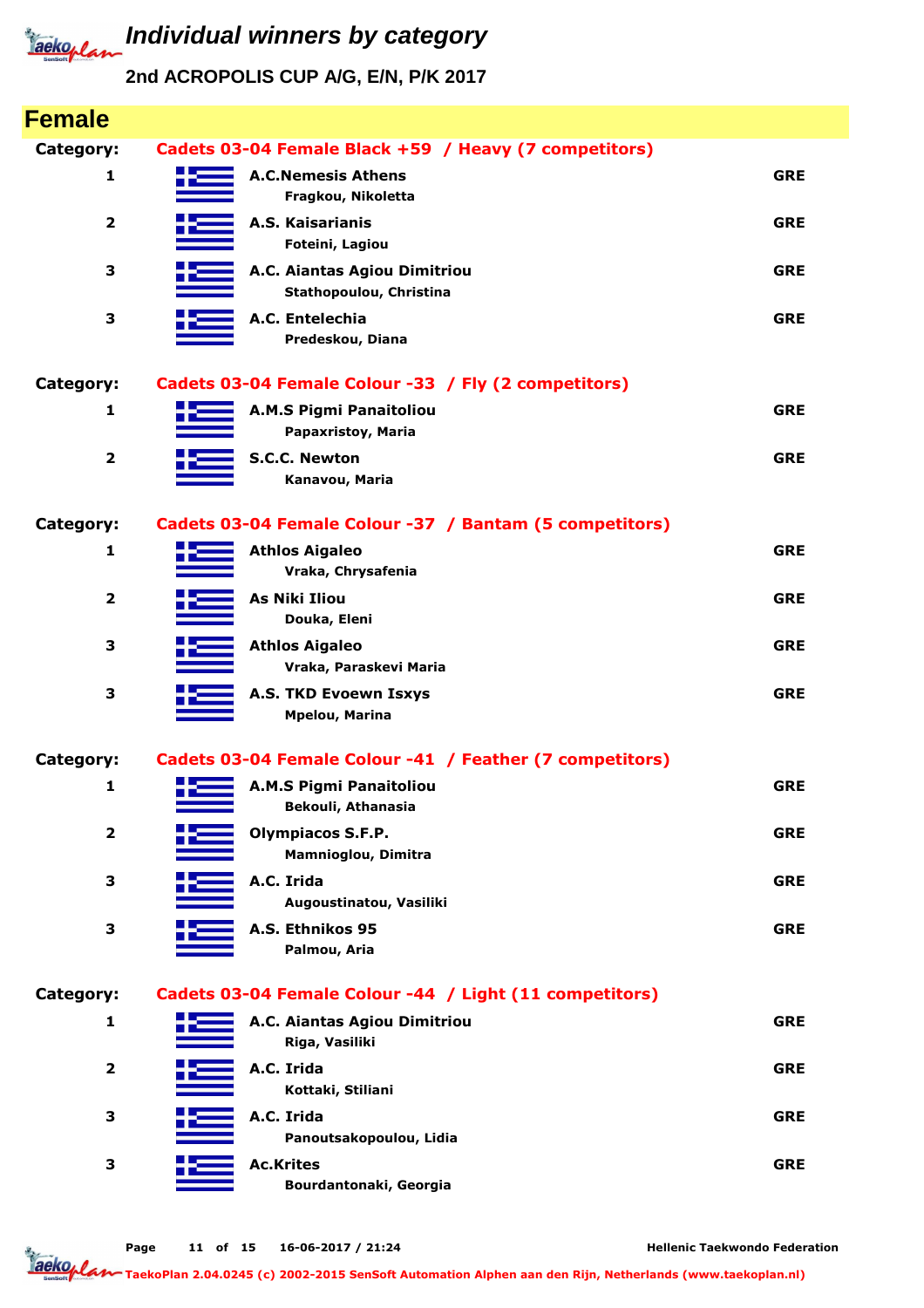

| <b>Female</b>           |                                                                |            |
|-------------------------|----------------------------------------------------------------|------------|
| Category:               | Cadets 03-04 Female Colour -47 / Welter (17 competitors)       |            |
| 1                       | <b>As TKD Elpides Kaisarianis</b><br>Tamiolaki, Basia          | <b>GRE</b> |
| $\overline{\mathbf{2}}$ | A.C. Entelechia<br>Katsikari, Anna-Maria                       | <b>GRE</b> |
| 3                       | A.C. Virona<br>Kamidi, Maria                                   | <b>GRE</b> |
| 3                       | A.S. Kaisarianis<br>Stamou, Dafni                              | <b>GRE</b> |
| <b>Category:</b>        | Cadets 03-04 Female Colour -51 / Light middle (22 competitors) |            |
| 1                       | A.C. Aiantas Agiou Dimitriou<br>Dimisianou, Natalia            | <b>GRE</b> |
| $\overline{\mathbf{2}}$ | <b>As Arachovas</b><br>Linardou, Anna                          | <b>GRE</b> |
| 3                       | <b>A.S Amintor</b><br>Ioannou, Despoina                        | <b>GRE</b> |
| 3                       | A.S. Dynami Patrwn<br>Tserpeli, Natalia                        | <b>GRE</b> |
| <b>Category:</b>        | Cadets 03-04 Female Colour -55 / Middle (9 competitors)        |            |
| 1                       | <b>A.C Theagenis Kallitheas</b><br>STATHOPOULOU, ILIANA        | <b>GRE</b> |
| 2                       | <b>As Maiandros</b><br>Ilia, Dimitra                           | <b>GRE</b> |
| 3                       | A.C. Pileas<br>Kouimani, Kiriaki-Ioanna                        | <b>GRE</b> |
| З                       | <b>A.C Theagenis Kallitheas</b><br>MAKRIDOU, EMMANOUELA        | <b>GRE</b> |
| <b>Category:</b>        | Cadets 03-04 Female Colour -59 / Light heavy (6 competitors)   |            |
| 1                       | <b>A.C Theagenis Kallitheas</b><br>TZIOUMA, ANNA MARIA         | <b>GRE</b> |
| $\overline{\mathbf{2}}$ | <b>A.C Apollon Rethymnhs</b><br>Ladianoy, Georgia              | <b>GRE</b> |
| 3                       | <b>S.G.Megaron</b><br>Xristou, Theoni                          | <b>GRE</b> |
| 3                       | A.C. Antimaxos<br>Zaharopoyloy, Hristina                       | <b>GRE</b> |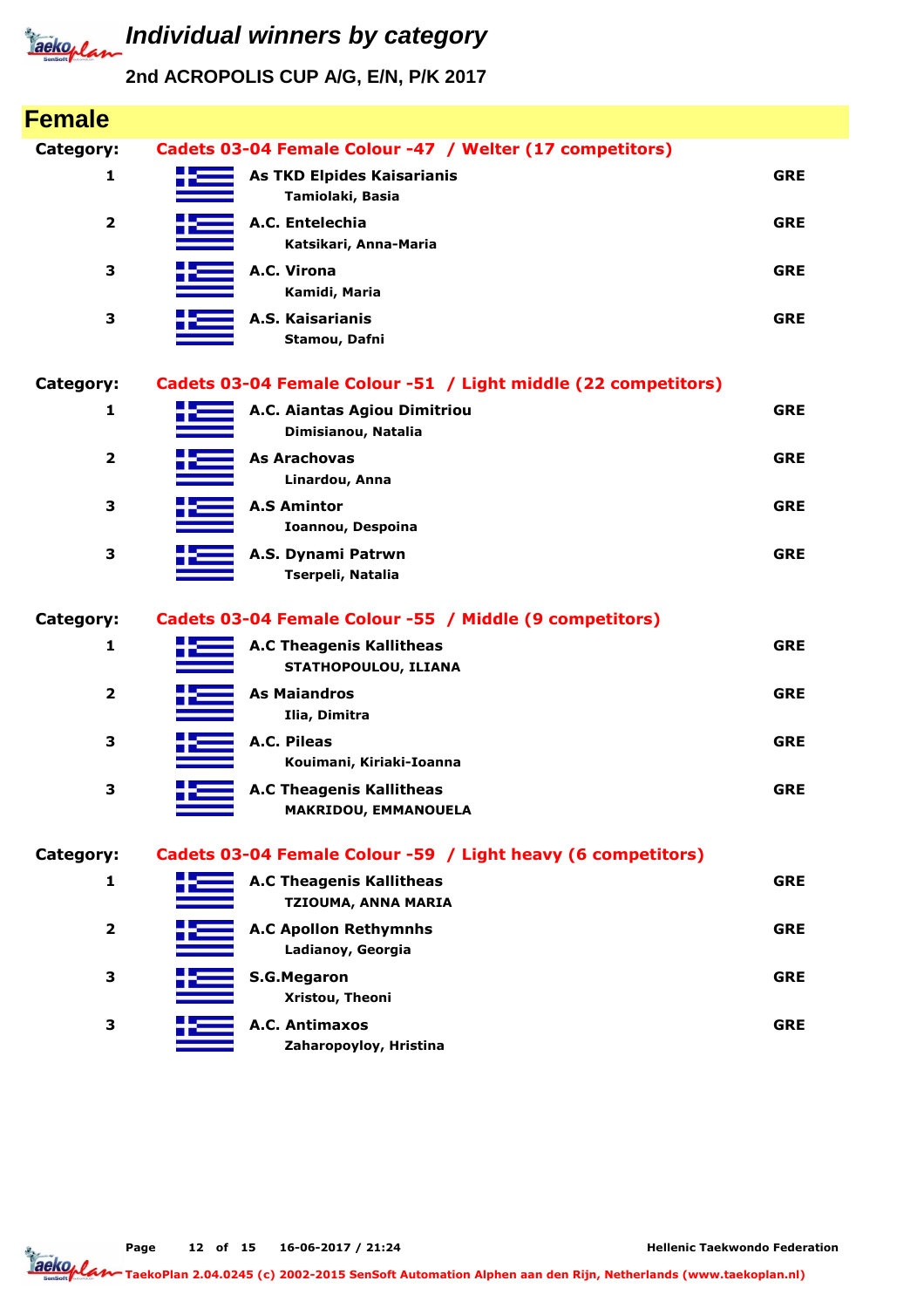

**2nd ACROPOLIS CUP A/G, E/N, P/K 2017**

| <b>Female</b>           |                                                           |            |
|-------------------------|-----------------------------------------------------------|------------|
| Category:               | Cadets 03-04 Female Colour +59 / Heavy (11 competitors)   |            |
| 1                       | <b>Asg TKD Melission</b><br>Katohianou, Dimitra           | <b>GRE</b> |
| $\overline{\mathbf{2}}$ | <b>Polydamas Triandrias</b><br>Kiriakou, Evathia          | <b>GRE</b> |
| 3                       | <b>A.C Olympiakos Nikaias</b><br>MITIKA, CHRISTINA        | <b>GRE</b> |
| 3                       | A.S. Ethnikos 95<br>Moschou, Aikaterinh                   | <b>GRE</b> |
| Category:               | Seniors Female Black -49 / Fly (2 competitors)            |            |
| 1                       | A.C.'d.Ipsilantis'<br>Karatzoglidi, Maria                 | <b>GRE</b> |
| $\overline{\mathbf{2}}$ | A.C. Entelechia<br>Poulikidou, Galini                     | <b>GRE</b> |
| <b>Category:</b>        | Seniors Female Black -53 / Bantam (4 competitors)         |            |
| 1                       | A.C. Aiantas Agiou Dimitriou<br>Karagianni, Maria-Eleni   | <b>GRE</b> |
| $\overline{\mathbf{2}}$ | <b>Ac TKD Aigaleo</b><br>Stasinopoulou, Semeli-Artemis    | <b>GRE</b> |
| 3                       | Ao Geraka<br>Lazaridou, Elisavet                          | <b>GRE</b> |
| 3                       | A.S. Ethnikos 95<br>Moraiti, Grigoria                     | <b>GRE</b> |
| Category:               | Seniors Female Black -57 / Feather (8 competitors)        |            |
| 1                       | <b>As Arachovas</b><br>Angelidi, Evgenia                  | <b>GRE</b> |
| $\overline{\mathbf{2}}$ | <b>Olympiacos S.F.P.</b><br>Galanomath, Marieta           | <b>GRE</b> |
| 3                       | A.C. Atrapos Halandri<br>Chanioti, Eleonora-Christina     | <b>GRE</b> |
| 3                       | A.C. 'thriamvos' Ilioupolis<br>Kotsini, Vasiliki          | <b>GRE</b> |
| Category:               | Seniors Female Black -62 / Light (8 competitors)          |            |
| 1                       | A.C. Aiantas Agiou Dimitriou<br>Desylla, Ioanna-Stauroula | <b>GRE</b> |
| $\mathbf{2}$            | A.C Taekwondo Papagou<br>Ntelmpenteri, Sofia Ioanna       | <b>GRE</b> |
| 3                       | <b>A.S.N.Ionias Attikis</b><br>Paschali, Dimitra          | <b>GRE</b> |
| 3                       | A.C. Kinisi Patron<br>Panagiotopoulou, Kali Markela       | <b>GRE</b> |
|                         |                                                           |            |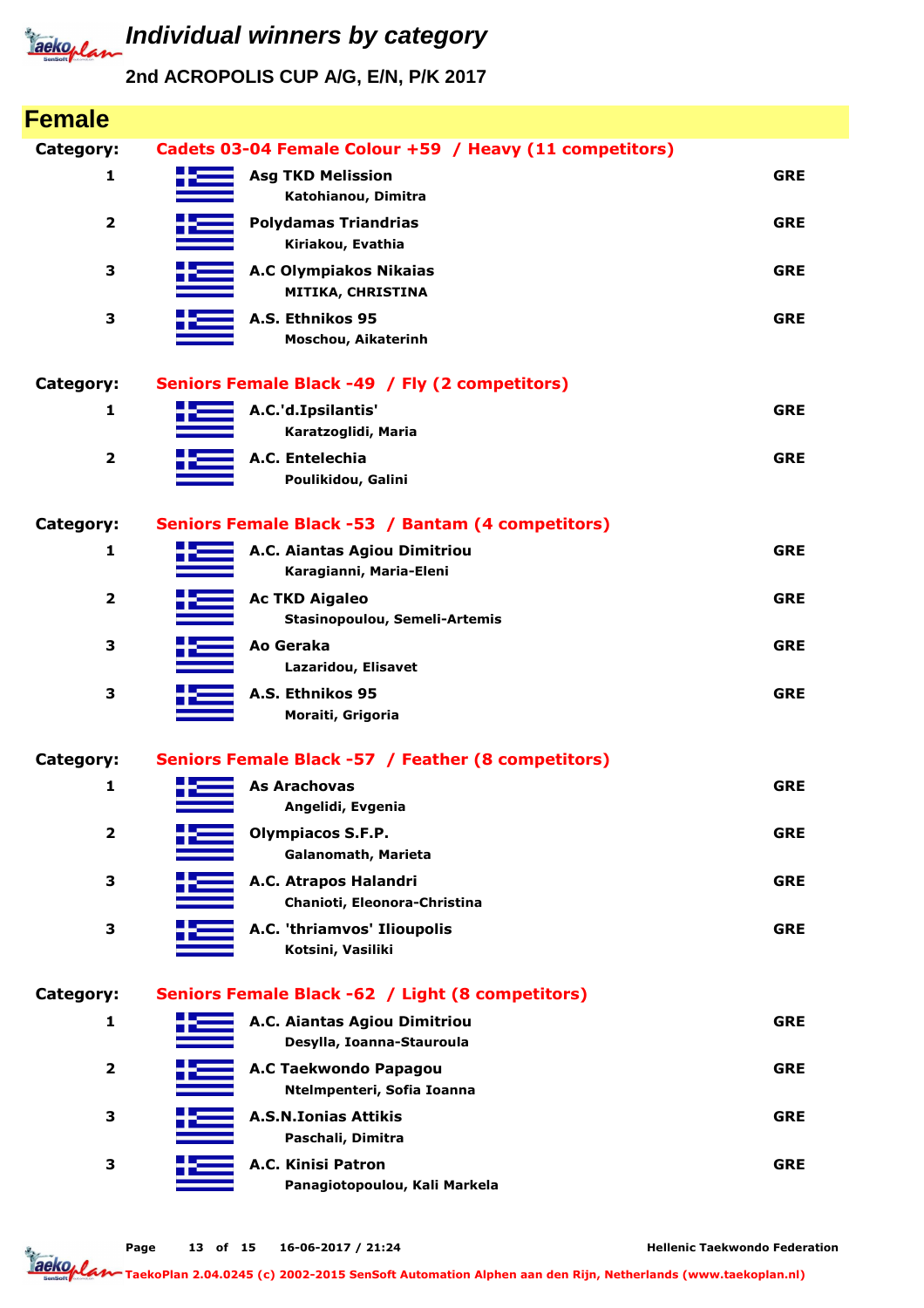

| <b>Female</b>           |                                                             |            |
|-------------------------|-------------------------------------------------------------|------------|
| Category:               | Seniors Female Black -73 / Middle (4 competitors)           |            |
| 1                       | A.G.S. H Olympiada<br>Delidimitri, Anastasia Christini      | <b>GRE</b> |
| $\overline{\mathbf{2}}$ | Pagratios A.C.<br>Sigalou, Maria                            | <b>GRE</b> |
| 3                       | <b>S.G.Megaron</b><br>Oikonomopoulou, Maria                 | <b>GRE</b> |
| 3                       | <b>Athlitikos Syllogos Talws</b><br>Tzanetatou, Eleni-Sofia | <b>GRE</b> |
| <b>Category:</b>        | Seniors Female Black +73 / Heavy (4 competitors)            |            |
| 1                       | A.C Taekwondo Abelokipon<br>Makraki, Anastasia              | <b>GRE</b> |
| $\overline{\mathbf{2}}$ | <b>A.M.C Kentayros Astakoy</b><br>Douni., Nikh              | <b>GRE</b> |
| 3                       | <b>G.A.S. Stoxos</b><br>Arahova, Maria                      | <b>GRE</b> |
| 3                       | A.S. Taekwondo Keratsiniou<br>Tsatsaki, Artemis             | <b>GRE</b> |
| <b>Category:</b>        | Cadets 05-06 Female Black -29 / (4 competitors)             |            |
| 1                       | A.C. Kyung Hee<br>Rokka, Athanasia                          | <b>GRE</b> |
| 2                       | A.C. Iones Irakleiou Attikis<br>Aspioti, Myrto              | <b>GRE</b> |
| 3                       | A.C. TKD Arion 2005<br>Karidi, Melina                       | <b>GRE</b> |
| 3                       | <b>Ac Nikh Paianias Glikon Neron</b><br>Katsoti, Athanasia  | <b>GRE</b> |
| <b>Category:</b>        | Cadets 05-06 Female Black -51 / (2 competitors)             |            |
| 1                       | A.C. Aiantas Agiou Dimitriou<br>Giannitsa, Sofia-Zaxaroula  | <b>GRE</b> |
| $\mathbf{2}$            | <b>Ac Nikh Paianias Glikon Neron</b><br>Manolaraki, Artemis | <b>GRE</b> |
| <b>Category:</b>        | Cadets 05-06 Female Black -55 / (3 competitors)             |            |
| 1                       | A.C. Kyung Hee<br>Vogiatzi, Athina                          | <b>GRE</b> |
| 2                       | <b>Athlitikos Syllogos Talws</b><br>Delimitrou, Ioanna      | <b>GRE</b> |
| 3                       | A.O. Aiantas Asyrmatou<br>Panaki, Ilianna                   | <b>GRE</b> |